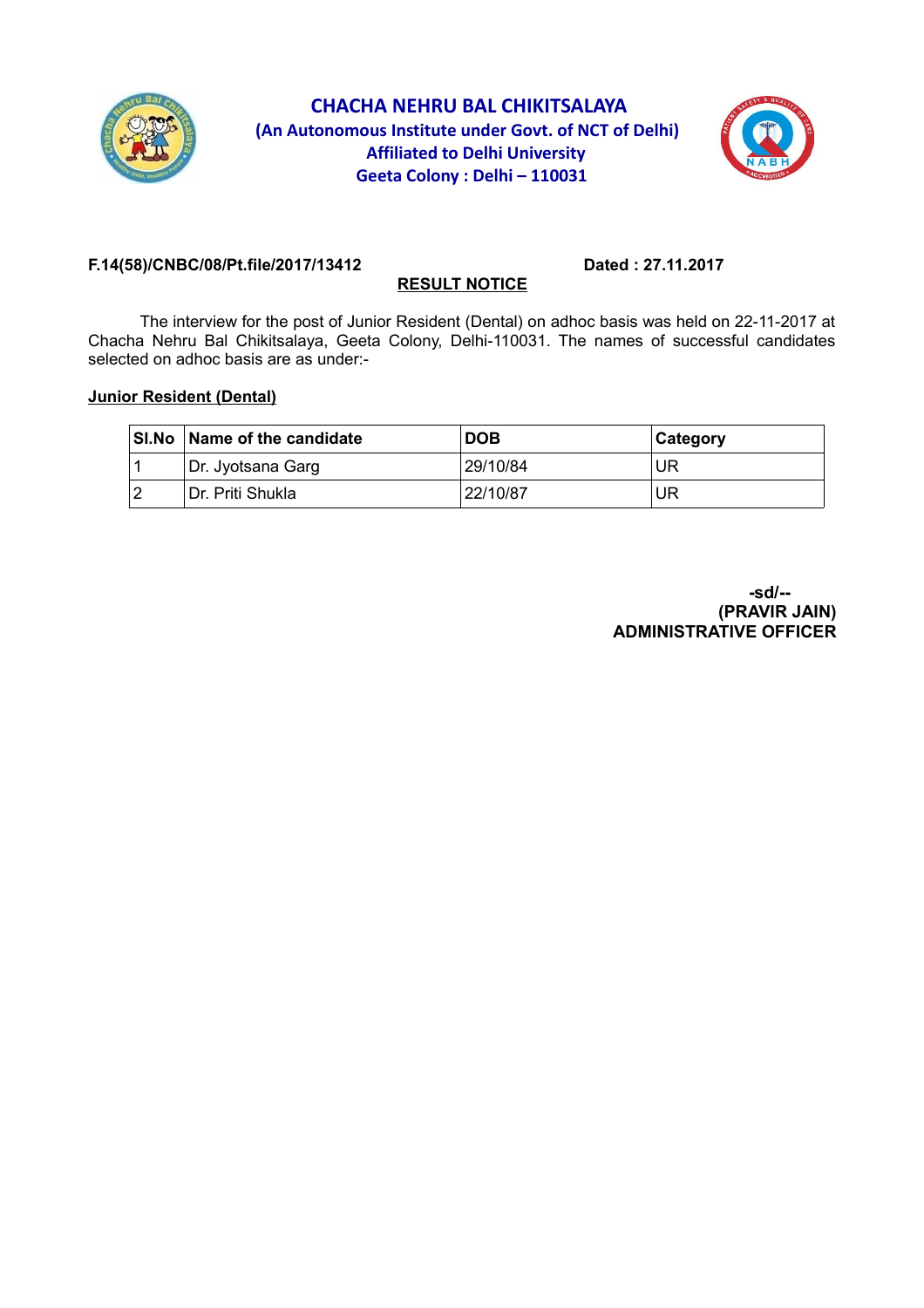

 **CHACHA NEHRU BAL CHIKITSALAYA**  *(An Autonomous Institute under Govt. of NCT of Delhi) Affiliated to Delhi University An Associate Hospital of Maulana Azad Medical College*  **Geeta Colony : Delhi - 110031**



| Merit list of the candidate appeared in the interview held on 22.11.2017 for the post of<br><b>JR (Dental)</b> |                          |               |           |                                          |
|----------------------------------------------------------------------------------------------------------------|--------------------------|---------------|-----------|------------------------------------------|
| SI No.                                                                                                         | <b>Name of Candidate</b> | Date of Birth | Category  | <b>Marks obtained</b><br>out of 20 marks |
| 1                                                                                                              | Dr. Jyotshna Garg        | 29.10.1984    | UR.       | 18                                       |
| $\overline{2}$                                                                                                 | Dr. Priti Shukla         | 22.10.1987    | <b>UR</b> | 18                                       |
| 3                                                                                                              | Dr. Azhar                | 24.03.1988    | <b>UR</b> | 16                                       |
| $\overline{\mathbf{4}}$                                                                                        | Dr. Anjali               | 03.02.1990    | <b>UR</b> | 14                                       |
| 5                                                                                                              | Dr. Tushar               | 13.10.1993    | <b>UR</b> | 14                                       |
| $6\phantom{1}6$                                                                                                | Dr. Tanzeem              | 05.06.1990    | <b>UR</b> | 13                                       |
| $\overline{7}$                                                                                                 | Dr. Shivanshi Saxena     | 01.02.1993    | <b>UR</b> | 13                                       |
| 8                                                                                                              | Dr. Akshita Chaudhary    | 23.04.1994    | <b>UR</b> | 13                                       |
| $\boldsymbol{9}$                                                                                               | Dr. Alpana Singh         | 18.07.1988    | <b>SC</b> | 12                                       |
| 10                                                                                                             | Dr. Nidhi Agarwal        | 24.07.1990    | <b>UR</b> | 12                                       |
| 11                                                                                                             | Dr. Pallavi Papnai       | 06.07.1991    | <b>UR</b> | 12                                       |
| 12                                                                                                             | Dr. Asif Aziz Wani       | 15.03.1992    | <b>UR</b> | 12                                       |
| 13                                                                                                             | Dr. Shishir Lanjewar     | 17.06.1992    | <b>UR</b> | 12                                       |
| 14                                                                                                             | DR. Sakshi Chawla        | 21.06.1992    | <b>UR</b> | 12                                       |
| 15                                                                                                             | Dr. Shagufta Qayam       | 24.03.1993    | <b>UR</b> | 12                                       |
| 16                                                                                                             | Dr. Bhawna               | 22.10.1993    | <b>UR</b> | 12                                       |
| 17                                                                                                             | Dr. Faraz Ahmed          | 09.01.1988    | <b>UR</b> | 11                                       |
| 18                                                                                                             | Dr. Rupali Jain          | 06.04.1988    | <b>UR</b> | 11                                       |
| 19                                                                                                             | Dr. Srikant Verma        | 01.07.1988    | <b>UR</b> | 11                                       |
| 20                                                                                                             | Dr. Priya Sinha          | 12.02.1989    | <b>UR</b> | 11                                       |
| 21                                                                                                             | Dr. Praveen Verma        | 21.03.1990    | <b>UR</b> | 11                                       |
| 22                                                                                                             | Dr. Rakhi Soni           | 22.05.1991    | <b>SC</b> | 11                                       |
| 23                                                                                                             | Dr. Vikas                | 04.12.1991    | <b>UR</b> | 11                                       |
| 24                                                                                                             | Dr. Isha Varshney        | 05.02.1993    | <b>UR</b> | 11                                       |
| 25                                                                                                             | Dr. Kanchan              | 17.07.1993    | <b>UR</b> | 11                                       |
| 26                                                                                                             | Dr. Kanika Jain          | 02.12.1993    | <b>UR</b> | 11                                       |
| 27                                                                                                             | Dr. Aishwarya            | 04.02.1994    | <b>UR</b> | 11                                       |
| 28                                                                                                             | Dr. Nikhil Gupta         | 12.05.1994    | <b>UR</b> | 11                                       |
| 29                                                                                                             | Dr. Ali Atif             | 25.03.1988    | <b>UR</b> | 10                                       |
| 30                                                                                                             | Dr. Akanksha Raj         | 04.09.1988    | UR.       | 10                                       |
| 31                                                                                                             | Dr. Priya Jim Mathew     | 06.10.1988    | <b>UR</b> | 10                                       |
| 32                                                                                                             | Dr. Divya Pal            | 07.07.1990    | UR.       | 10                                       |
| 33                                                                                                             | Dr. Vidhi Yadav          | 31.12.1990    | <b>UR</b> | 10                                       |
| 34                                                                                                             | Dr. Prashansa Bansal     | 19.01.1991    | UR.       | 10                                       |
| 35                                                                                                             | Dr. Kanika Kundra        | 15.06.1991    | UR.       | 10                                       |
| 36                                                                                                             | Dr. Purva Singla         | 12.08.1991    | UR.       | 10                                       |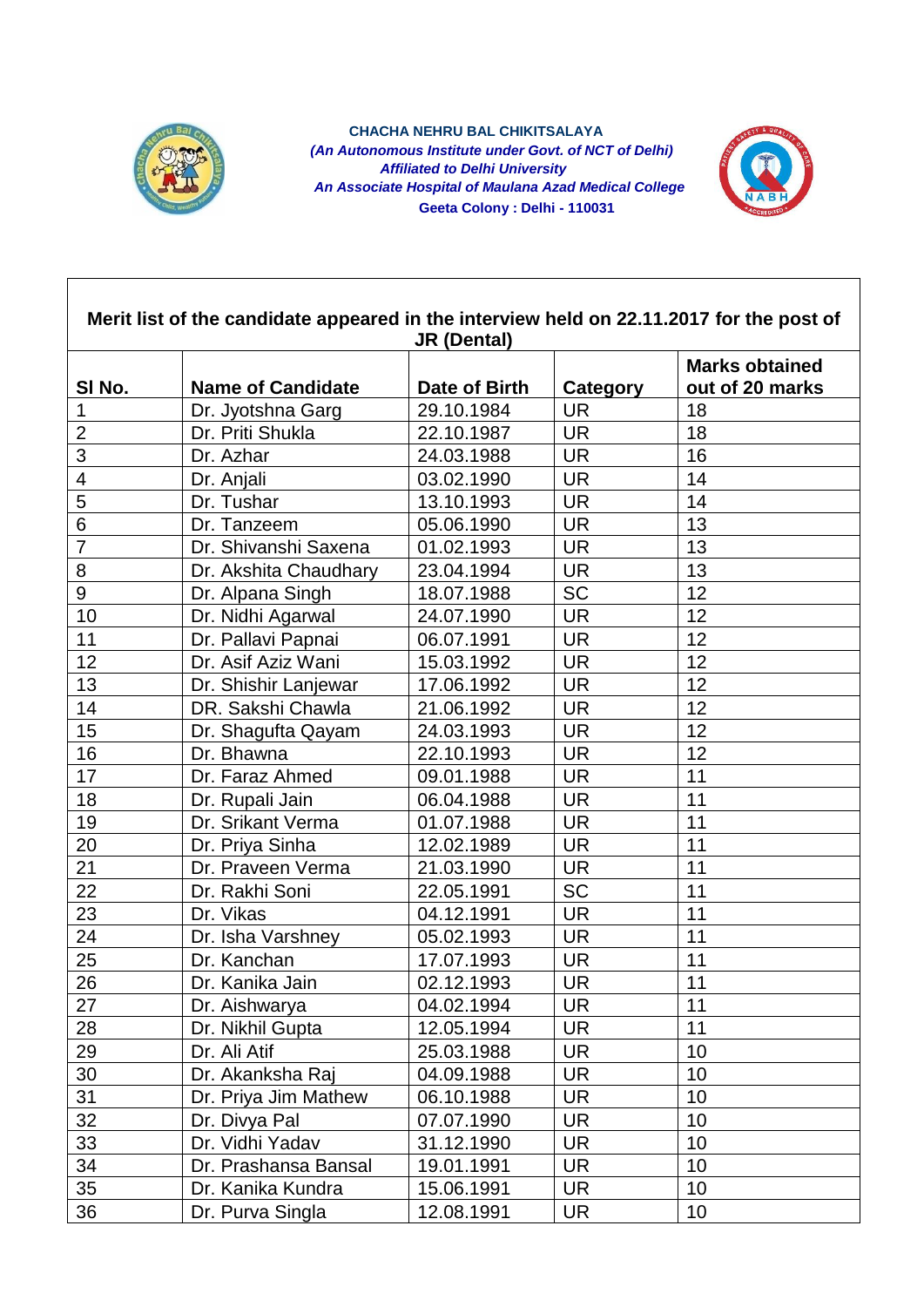| 37 | Dr. Harsha Ratawal     | 18.01.1992 | <b>SC</b>        | 10             |
|----|------------------------|------------|------------------|----------------|
| 38 | Dr. Lisha              | 03.05.1992 | <b>UR</b>        | 10             |
| 39 | Dr. Sangeeta Maurya    | 31.08.1992 | OBC (Delhi)      | 10             |
| 40 | Dr. Ashmin             | 08.10.1992 | <b>UR</b>        | 10             |
| 41 | Dr. Palak Dua          | 20.11.1992 | <b>UR</b>        | 10             |
| 42 | Dr. Siddharth Khurana  | 02.12.1992 | <b>UR</b>        | 10             |
| 43 | Dr. Prabhjeet Kaur     | 11.12.1992 | OBC (Delhi)      | 10             |
| 44 | Dr. Jasleen Kaur       | 29.01.1993 | <b>UR</b>        | 10             |
| 45 | Dr. Avranava Singh Roy | 21.04.1993 | <b>UR</b>        | 10             |
| 46 | Dr. Shipali Bhola      | 02.06.1993 | <b>OBC Delhi</b> | 10             |
| 47 | Dr. Nikita Srivastava  | 05.09.1993 | <b>UR</b>        | 10             |
| 48 | Dr. Bushra Parveen     | 09.05.1994 | OBC (Delhi)      | 10             |
| 49 | Dr. Chahak Chadha      | 10.05.1994 | <b>UR</b>        | 10             |
| 50 | Dr. Rajshekhar Y       | 20.01.1988 | <b>SC</b>        | $9\,$          |
| 51 | Dr. Aditya Dupre       | 24.02.1988 | <b>SC</b>        | 9              |
| 52 | Dr. B.N. Chaithanya    | 18.08.1988 | <b>ST</b>        | 9              |
| 53 | Dr. Rajnish Singh      | 16.06.1988 | <b>UR</b>        | 9              |
| 54 | Dr. Anwar Ali          | 01.01.1989 | <b>UR</b>        | 9              |
| 55 | Dr. Priyanka Raj       | 27.03.1989 | OBC(OS)UR        | 9              |
| 56 | Dr. Renu Carter        | 30.09.1989 | <b>UR</b>        | 9              |
| 57 | Dr. Sonal Agrawal      | 30.04.1990 | <b>UR</b>        | 9              |
| 58 | Dr. Zubaida Hashmi     | 14.05.1990 | <b>UR</b>        | 9              |
| 59 | Dr. Misso Sira         | 11.09.1990 | <b>ST</b>        | 9              |
| 60 | Dr. Thejakuo Daniel    | 13.10.1990 | <b>ST</b>        | 9              |
| 61 | Dr. Ravi Jaiswal       | 04.09.1991 | <b>UR</b>        | 9              |
| 62 | Dr. Alman Shamim       | 04.10.1991 | <b>UR</b>        | 9              |
| 63 | Dr. Mayank Sagar       | 31.07.1992 | <b>SC</b>        | 9              |
| 64 | Dr. Jyotsana           | 08.09.1992 | <b>UR</b>        | 9              |
| 65 | Dr. Gaurav Dutt Sharma | 08.10.1992 | <b>UR</b>        | 9              |
| 66 | Dr. Vandita            | 27.11.1992 | <b>UR</b>        | 9              |
| 67 | Dr. Sugandha Singhal   | 23.01.1994 | <b>UR</b>        | 9              |
|    |                        |            | <b>OBC</b>       |                |
| 68 | Dr. Radha Yadav        | 30.01.1994 | OS)/UR           | 9              |
| 69 | Dr. Mayank Aggarwal    | 06.07.1994 | <b>UR</b>        | 9              |
| 70 | Dr. Mona Saini         | 10.07.1987 | <b>UR</b>        | 8              |
| 71 | Dr. Uttam Ahirwal      | 14.09.1988 | <b>SC</b>        | 8              |
| 72 | Dr. Divya Rani         | 02.03.1989 | <b>OBC Delhi</b> | 8              |
| 73 | Dr. Shreya Shandilya   | 28.03.1991 | <b>UR</b>        | 8              |
| 74 | Dr. Rajib Gogoi        | 25.02.1992 | <b>UR</b>        | 8              |
| 75 | Dr. Deepali Agarwal    | 31.10.1992 | <b>UR</b>        | 8              |
|    | Dr. Deepak Kumar       |            |                  |                |
| 76 | <b>Bhagat</b>          | 22.08.1993 | <b>OBC Delhi</b> | 8              |
| 77 | Dr. Abhishek Gupta     | 07.09.1993 | <b>UR</b>        | 8              |
| 78 | Dr. Karishma           | 07.10.1993 | <b>SC</b>        | 8              |
| 79 | Dr. Ashu               | 10.05.1994 | <b>UR</b>        | 8              |
| 80 | Dr. Kritika Sabharwal  | 15.05.1994 | <b>UR</b>        | 8              |
| 81 | Dr. Prachi Sharma      | 17.05.1994 | <b>UR</b>        | 8              |
| 82 | Dr. Madhav             | 07.12.1995 | <b>UR</b>        | 8              |
| 83 | Dr. Pooja Kumari       | 19.01.1987 | <b>UR</b>        | $\overline{7}$ |